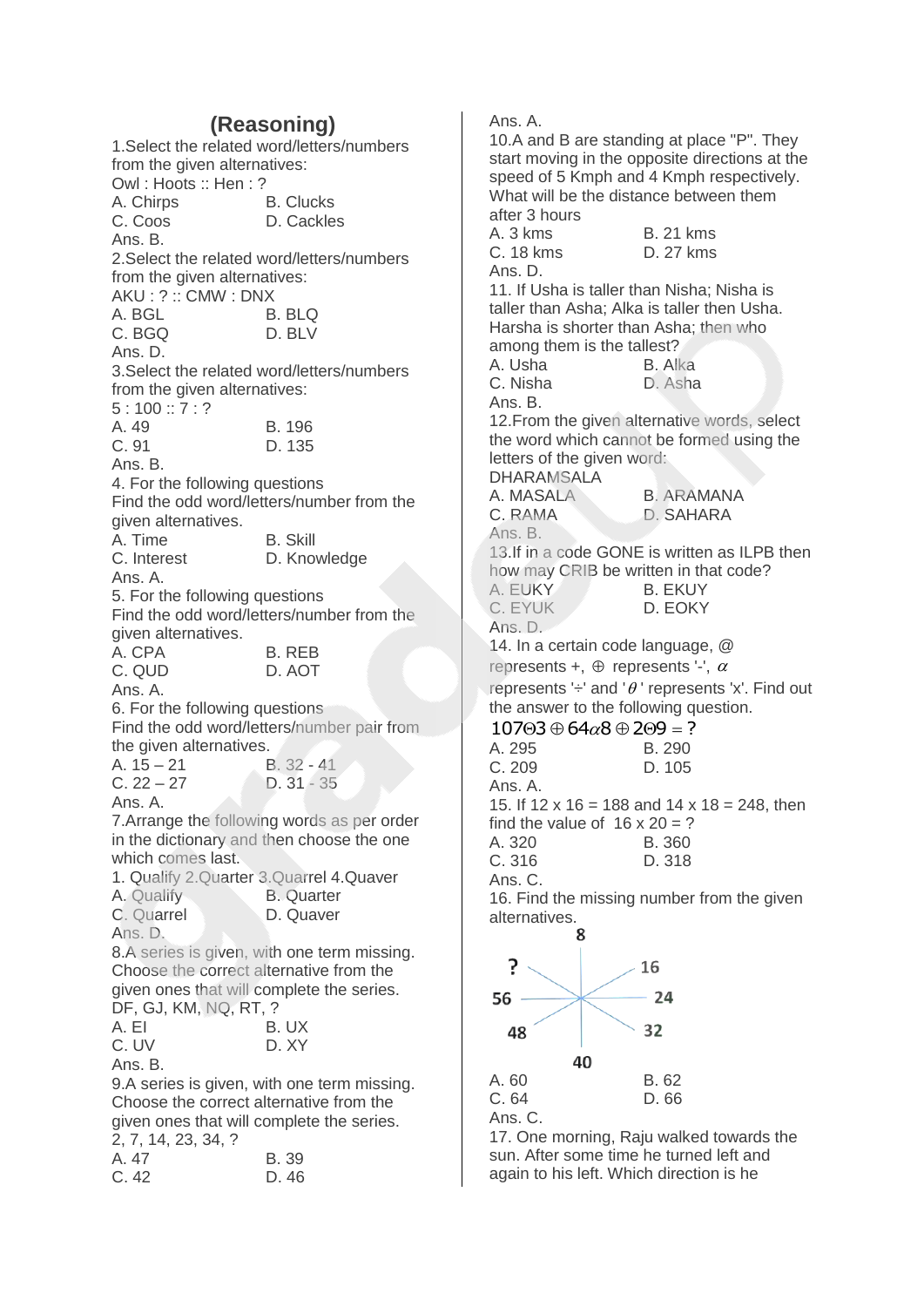facing?

A. North B. South Ans. D.

C. East D. West

18.One or two statements are given followed by two conclusions/assumptions, I and II. You have to consider the statement to be true, even if it seems to be at variance from commonly known facts. You are to decide which of the given conclusions/assumptions can definitely be drawn from the given statement. Indicate your answer.

Statements: 1. If people are intelligent, they should be creative.

Assumptions: I. Creativity and intelligence are related. II. Creative people are intelligent.

A. Only conclusion I follows

B. Only conclusion II follows

C. Both conclusion I and conclusion II follow D. Neither conclusion I nor conclusion II follows

Ans. C.

19. How many rectangles are there in the given figure?



C. 24 D. 30



Ans. D.

20.In a village some of the goldsmiths are literates. Which diagram shows literate goldsmiths?



#### Ans. C.

21. Which answer figure will complete the pattern in the figure?





22.From the given answer figures, select the one in which the figure is hidden/embedded.







Ans. D.

23. A piece of paper is folded and cut as shown below in the figures. From the given answer figures, indicate how it will appear when opened.



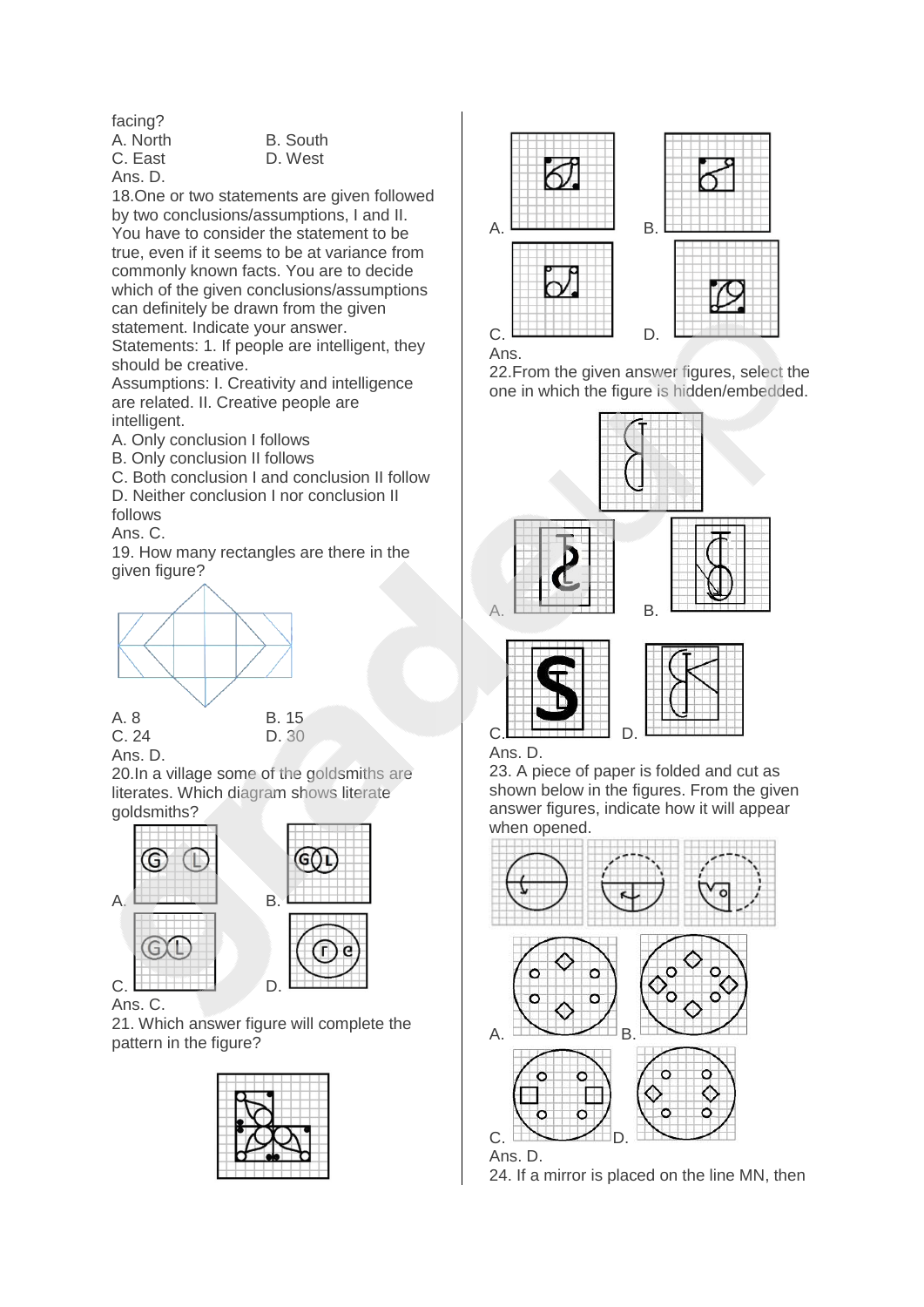which of the answer figures is the right image of the given figure?



#### Ans. A.

25. In this question, the sets of numbers given in the alternatives are represented. The columns and rows of Matrix I are numbered from 0 to 4 and that of Matrix II are numbered from 5 to 9. A letter from these matrices can be represented first by its row and next by its column, e.g., O can be represented by 03,11, etc., and 'F' can be represented by 55, 68, etc. Similarly you have to identify the set for the word 'BEAD' **MATRIX II** 

|                         | 0 | 1 | $\overline{2}$ | 3 | 4 |
|-------------------------|---|---|----------------|---|---|
| 0                       | ı | E | A              | O | Ù |
| 1                       | A | o | U              | п | E |
| $\overline{2}$          | E | 1 | О              | U | A |
| $\overline{\mathbf{3}}$ | O | U | E              | A | ı |
| 4                       | U | A | $\mathbf{I}$   | E | о |

5 6 7 8 9 F D B G H 5 6 BGHF  $\mathsf D$  $\overline{7}$  $D$  $F$  G H B 8 GHDB F 9  $H$   $B$   $F$   $G$ D

A. 97, 32, 14, 5 B. 88, 41, 20, 57 C. 57, 32, 41, 87 D. 75, 14, 20, 57 Ans. C.

## **(General Awareness)**

26. Who among the following Sikh Gurus had laid the foundation of Amritsar?

- A. Guru Amar Das B. Guru Ram Das
- C. Guru Arian Dev

D. Guru Har Govind

Ans. B.

27. In the 42nd Constitutional Amendment 1976, which word was added to the Preamble? A. Democratic B. Equality

C. Secular D. Socialist Ans. C.

28.Which monument is known as "The National Monument of India"?

A. India Gate B. Gateway of India

C. Raj Ghat D. Red fort

29.Which of the following country has recently declared 3 month emergency following a failed military coup?

- A. Sudan B. Turkey
- C. Maldives D. Syria

Ans. B.

Ans. A.

30.The award which, the famous writer and social activist Mahasweta Devi, who passed away recently, did not win

A. Sahity Akademi Award

B. Jnanpith Award

- C. Magsaysay Award
- D. Padam Vibhushan
- Ans. D.

31.Which place is said to be the Manchester of South India?

A. Coimbatore B. Salem

C. Thanjavur D. Madurai

Ans. A.

32.A galvanometer can be converted into a voltmeter by connecting with it a

A. high resistance in parallel

- B. low resistance on parallel
- C. high resistance on series

D. low resistance in series

Ans. C.

33.In computer processing,

selects processes from the pool and loads them into memory for execution.

A. Job Scheduler

B. Resource Scheduler

C. CPU Scheduler

D. Process Scheduler

Ans. A.

34.Name the first cricketer to score 1000

runs in an innings in any competitive match A. Prithvi Shaw

B. Pranav Dhanawade

C. Virat Kohli

D. Shikhar Dhawan

Ans. B.

35.The beach sands of Kerala are rich in

A. Calcium B. Radium

C. Thorium D. Manganese

Ans. C.

36.During which of the following operating conditions of an automobile, carbon monoxide content in exhaust gas is maximum?

A. Acceleration

B. Cruising

C. Idle running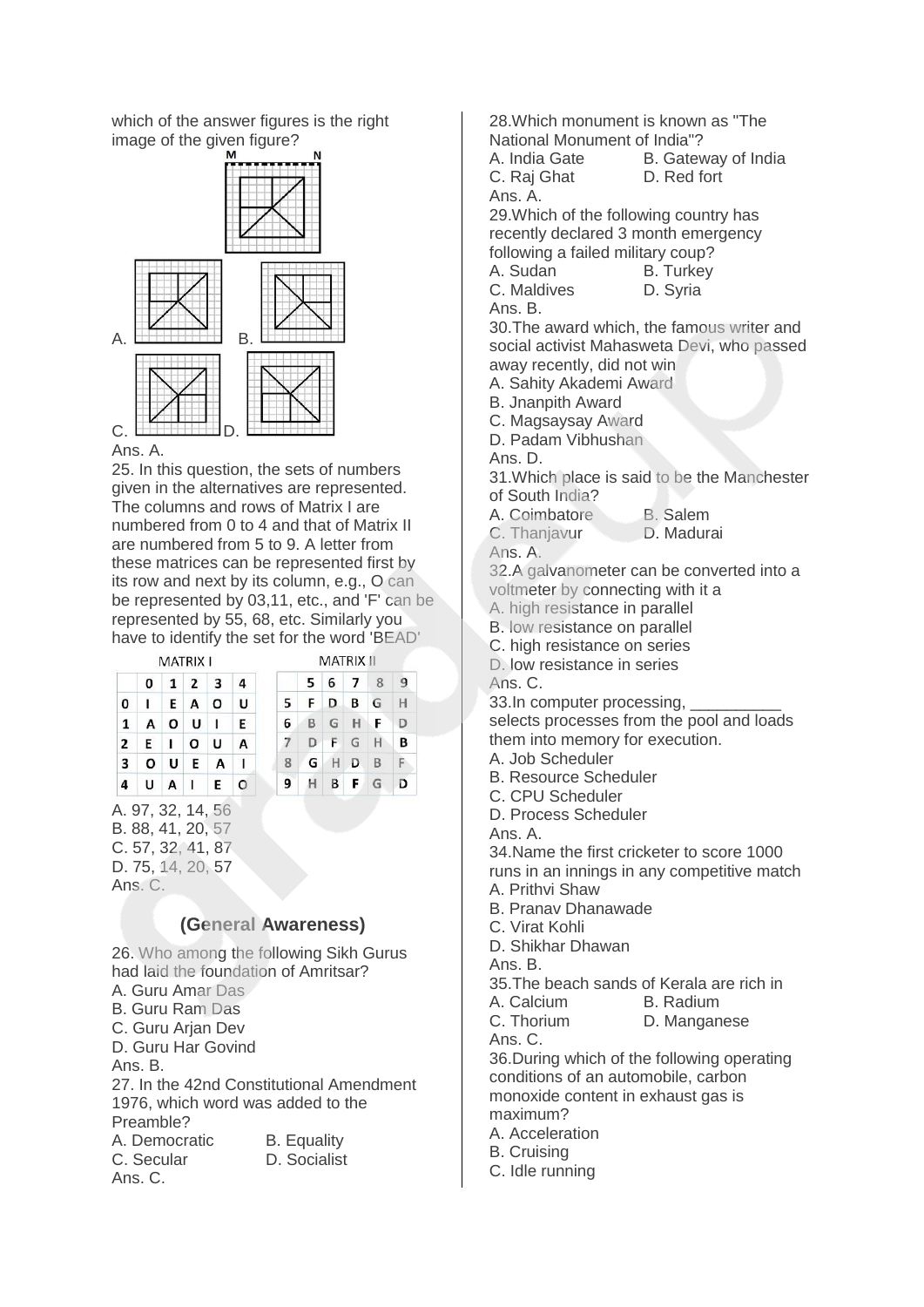D. Deacceleration Ans. C. 37.India's first Railway University will come up at A. Vadodara, Gujarat B. Bengaluru, Karnataka C. Hyderabad, Andra Pradesh D. Lucknow, Uttar Pradesh Ans. A. 38. The Himalayas is the example of \_\_\_\_\_ A. Fold mountains B. Block mountains C. Ancient mountains D. Residual mountains Ans. A. 39.The largest irrigation canal in India is \_\_\_\_\_\_\_\_\_\_\_\_\_ A. Yamuna canal B. Indira Gandhi canal C. Sirhand canal D. Upper Bari Doab canal Ans. B. 40.Even after sunset, the air near the Earth's surface continue to receive heat due  $t<sub>0</sub>$ A. Insolation B. Terrestrial Radiation C. Conduction D. Convection Ans. B. 41.At the Rio Olympics, who was the flagbearer of the Indian contingent? A. Narsingh Yadav B. Abhinav Bindra C. Dipa Karmakar D. Sania Mirza Ans. B. 42.A landscape which is caused due to the fissure in the earth along which one side has moved down with reference to the other is known as A. Rift Valley B. U Shaped Valley C. V Shaped Valley D. Hanging Valley Ans. A. 43.The largest artery in human body is A. Aorta **B. Capillary** C. Vena cava D. Pulmonary vein Ans. A. 44.An eudiometer measures A. Atmospheric pressure B. Time C. Volume of gases D. Vapour pressure Ans. C. 45.Trinitrotoluene is

A. used to melt metals B. used to fuse two metals C. used as an abrasive D. used as an explosive Ans. D. 46.In a cut motion, when the amount of demand is reduced by Rs 100/- , it is known as A. Disapproval of policy cut B. Economy cut C. Vote on Account D. Token cut Ans.D. 47.One of the leading producers of asbestos in the world is A. Australia B. Russia C. Canada D. Armenia Ans. C. 48.Beighton Cup is associated with which of the following? A. Cricket B. Hockey C. Football D. Volleyball Ans. B. 49.If Reserve Bank of India reduces the cash reserve ratio, it will : A. increase credit creation B. decrease credit creation C. have no impact on credit creation D. have no definite impact on credit creation Ans. A. 50.Nitrification is the biological process of converting A. N<sup>2</sup> into nitrate  $B. N<sub>2</sub>$  into nitrite C. Ammonia into nitrite D. Ammonia into  $N_2$ Ans. C. **(Quantitative Aptitude)** 51. If 20 men working 8 hours per day can complete a piece of work in 21 days. How many hours per day must 48 men work to

complete the same job in 7 days? A. 12 B. 20 C. 10 D. 15 Ans. C. 52. ABCD is a cyclic quadrilateral  $\angle$ *DBA* = 50° and  $\angle$ *ADB* = 33°. Then the measure of  $\angle BCD$  is A. 83° B. 80° C. 75° D. 60° Ans. A.

53.A shop keeper earns a profit of 12% on selling a book at 10% discount on the printed price. The ratio of cost price to the printed price of the book is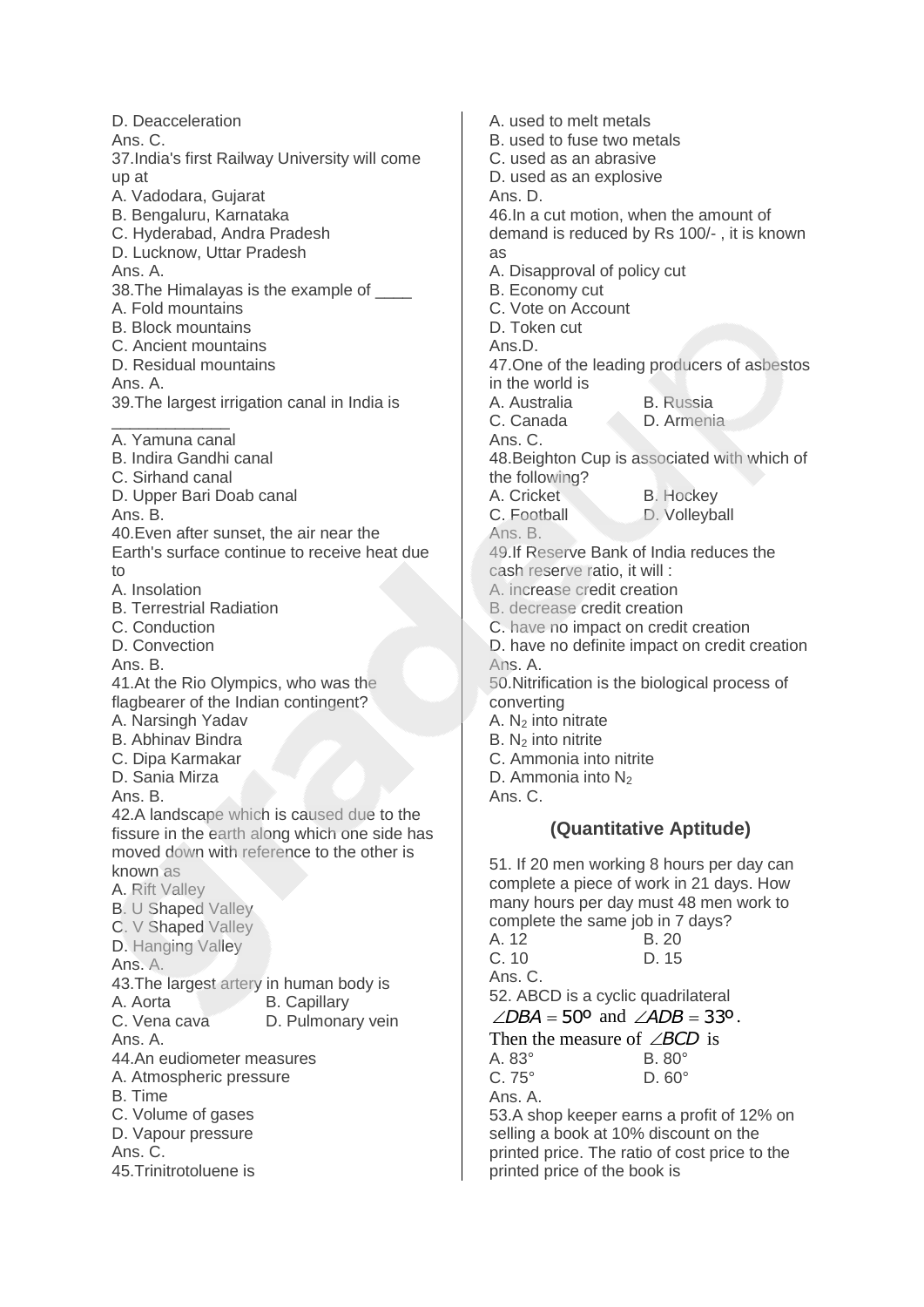A. 45:56 B. 50: 61 C. 99: 125 D. None of these Ans. A. 54.The number of pupils of a class is 55. The ratio of the number of male pupils to the number of female pupils is 5: 6. The number of female pupils is A. 11 B. 25 C. 30 D. 35 Ans. C. 55. 5% more is gained by selling a watch for Rs. 350 than by selling it for Rs. 340. The cost price of the watch is A. Rs. 110 B. Rs. 140 C. Rs. 200 D. Rs. 250 Ans. C. 56. If 60% of the students in a school are boys and number of girls is 812, how many boys are there in the school? A. 1128 B. 1218 C. 1821 D. 1281 Ans. B. 57. It takes eight hours for a 600 km journey, if 120 km is done by train and the rest by car. It takes 20 minutes more, if 200 km is done by train and the rest by car. The ratio of the speed of the train to that of the car is: A. 3:5 B. 3:4 C. 4: 3 D. 4: 5 Ans. B. 58. If  $a + \frac{1}{a} = 1$ , *a*  $t - 1$ , then the value of 2 2 1 1 *a a a a*  $- a +$  $+ a +$ is  $(a \neq 0)$ A. 1 B. -1 C. 0 D. 2 Ans. C. 59. If m + n = 1, then the value of  $m^3 + n^3 +$ 3mn is equal to A. 0 B. 1 C. 2 D. 3 Ans. B. 60.The maximum number of common tangents that can be drawn to two disjoint circles is A. 1 B. 2<br>C. 4 D. In D. Infinitely many Ans. C. 61. In figure, DE  $||$  BC. If DE = 3 cm, BC = 6 cm and area of  $\triangle ADE = 15$  sq cm, then the area of ΔABC is

 $\Delta$ D E A. 75 sq cm B. 45 sq cm C. 30 sq cm D. 60 sq cm Ans. D. 62.If  $cos4\theta - sin4\theta = 1/3$ , then the value of tan2θ is A. 1/2 B. 1/3 C. 1/4 D. 1/5 Ans. A. 63.If a perfect square, not divisible by 6, be divided by 6, the remainder will be A. 1, 3 or 5 B. 1, 2 or 5 C. 1, 3 or 4 D. 1, 2 or 4 Ans. C. 64.A batsman in his 12th innings makes a score of 120, and thereby increase his average by 5. The average score after 12th innings is A. 60 B. 55 C. 65 D. 70 Ans. C. 65. The value of  $-\sqrt{3} + \sqrt{3 + 8\sqrt{7 + 4\sqrt{3}}}$  is A. 2 B. 4  $C. \pm 2$  D. -2 Ans. A.  $x^4 + \frac{1}{4} = 119,$ 66. If  $x^4$  $t+\frac{1}{4}$  = 119, then the value of 4 *x*  $x - \frac{1}{x}$  $-\dot{=}$  is *x* A. 6 B. 12 C. 11 D. 3 Ans. D. 67.The side BC of the ΔABC is extended to the point D. If ∠ ACD = 112° and ∠B = 3/4 ∠A, then the value of ∠B is A. 64° B. 48° C. 46° D. 50° Ans. B. 68.ΔABC is a right angled triangle, the radius of its circumcircle is 3 cm and the length of its altitude drawn from the opposite vertex to the hypotenuse is 2 cm. Then the area of the triangle is A. 12 sq cm B. 3 sq cm C. 6 sq cm D. 5 sq cm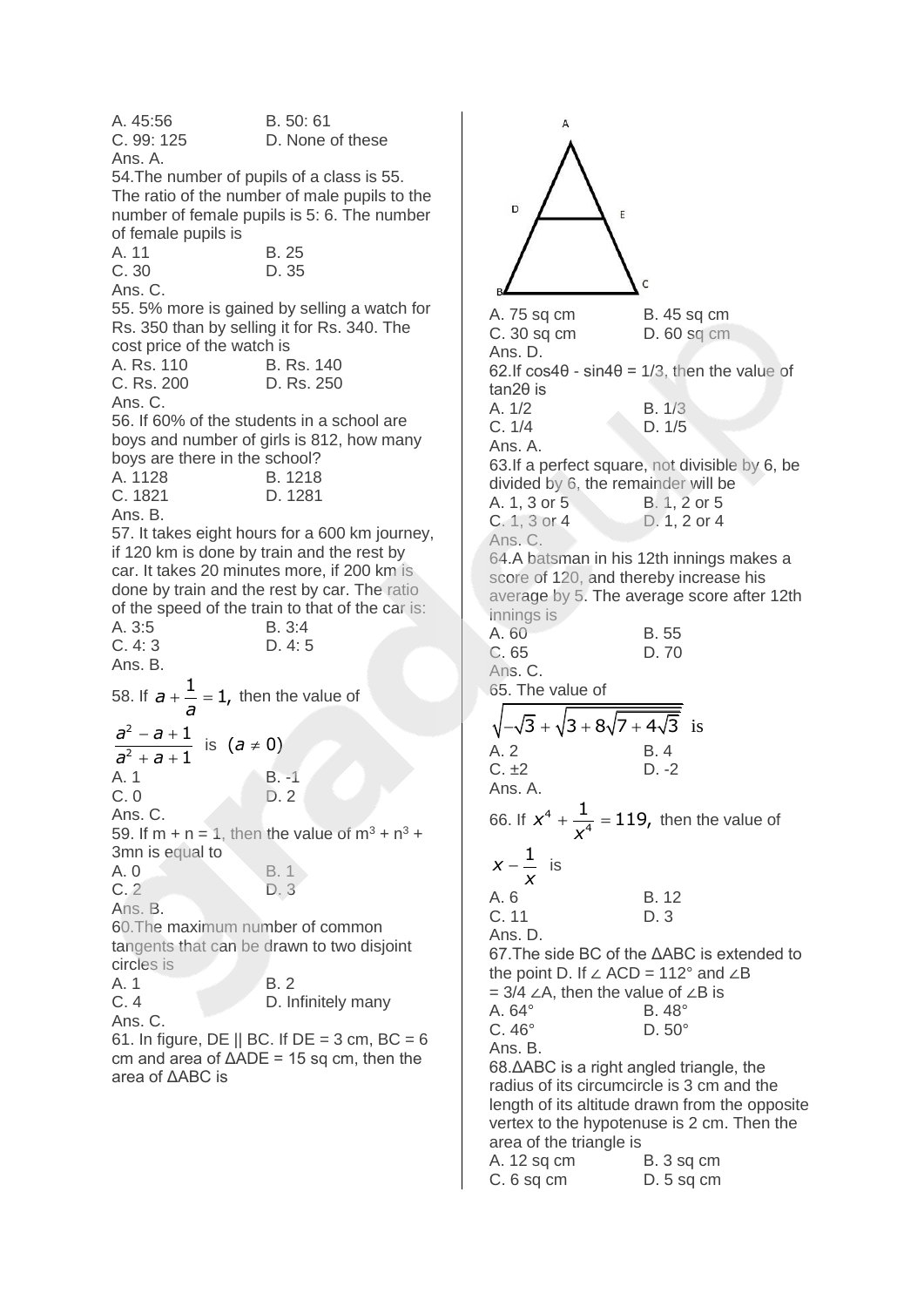### Ans. C. 69.The height of a tower is 50√3 m. The angle of elevation of a tower from a distance 50 m from its feet is A. 30° B. 45°<br>C. 60° D. 90°

| $C.60^\circ$ | $D.90^\circ$ |
|--------------|--------------|
| Ans. C.      |              |

70.The amount of Rs. 10,000 after 2 years, compounded annually with the rate of interest being 10% per annum during the first year and 12% per annum during the second year, would be (in rupees)

| A. 11,320 | B. 12,000                                                   |
|-----------|-------------------------------------------------------------|
| C. 12,320 | D. 12,500                                                   |
| Ans. C.   |                                                             |
|           | $71$ The value of tan20 <sup>0</sup> tan10 <sup>0</sup> + c |

71. The value of  $tan 80^\circ$   $tan 10^\circ$  +  $sin^2 70^\circ$  + sin20° is tan80° tan10° + sin270° + sin20° A. 0 B. 1

C. 2 D. 
$$
\frac{\sqrt{3}}{2}
$$

Ans. C.

72.The bar graph given below shows the per acre yield (in kg) of different countries. Study the graph carefully and answer the questions

2 .



The average yield of the given countries is A. 1321/3 B. 1331/3 C. 1341/3 D. 1351/3



73.The bar graph given below shows the per acre yield (in kg) of different countries. Study the graph carefully and answer the questions



By how much percentage is India's per acre yield more than that of Pakistan's?

| A. 20%   | B.25%  |
|----------|--------|
| C.331/3% | D. 35% |
| Ans. B.  |        |

74.The bar graph given below shows the per acre yield (in kg) of different countries. Study the graph carefully and answer the questions



Srilanka's yield (approximately) is what percentof total yield of all the countries? A. 17.8% B. 16.2% C. 18.2% D. 15.4%

Ans. B.

75.The bar graph given below shows the per acre yield (in kg) of different countries. Study the graph carefully and answer the questions



Writing the yields of all countries in ascending order, the difference between the sum of yields of first three countries to that of last three countries is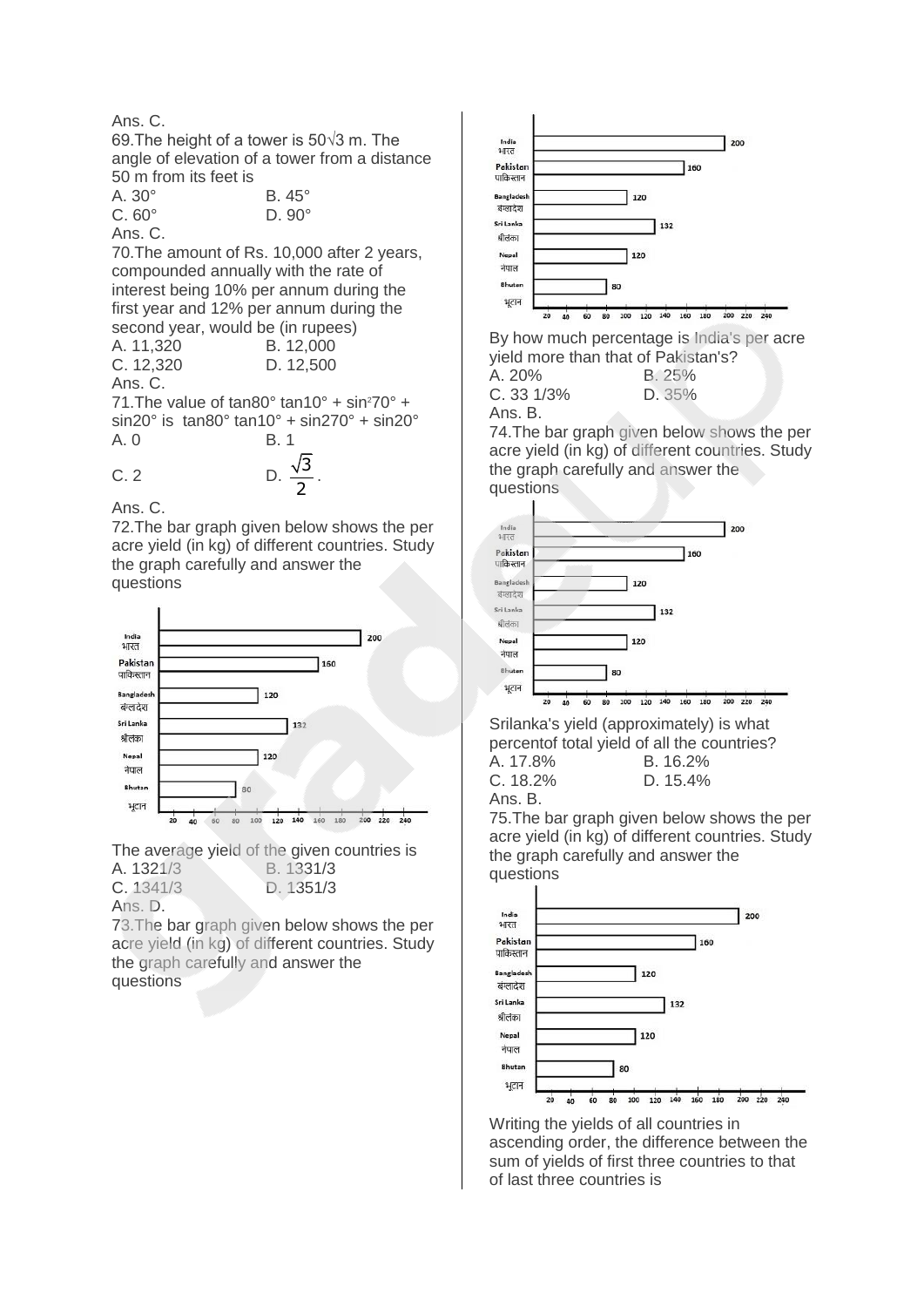| A. 200 kg | B. 212 kg |
|-----------|-----------|
| C. 172 kg | D. 162 kg |
| Ans. C.   |           |

### **(English Comprehension)**

76. In the following question, out of the four alternatives, choose the word which best expresses the meaning of the given word and click the button corresponding to it. **CUPIDITY** 

| -----    |
|----------|
| A. FEAR  |
| C. GREED |

**B. FRIENDSHIP** D. LOVE

Ans. C.

77.In the following question, out of the four alternatives, choose the word which is opposite in meaning to the given word and click the button corresponding to it. CAPTIVATE

A. DISTRACT B. OBSCURE C. IMPRISON D. RELEASE Ans. A.

78.Four words are given, out of which only one word is spelt correctly. Choose the correctly spelt word and click the button corresponding to it.

Ans. B.

A. Clandistine B. Clandestine C. Clandistene D. Clandestene

79.In the following questions, one part of the sentence may have an error. Find out which part of the sentence has an error and click the button corresponding to it. If the sentence is free from error, click the "No error" option.

Can I have (A) / a loaf of bread (B) / and a jam jar? (C) / No error (D)

| A. A                       | B.B  |
|----------------------------|------|
| C.C                        | D. D |
| $\lambda_{\rm{no}}$ $\cap$ |      |

Ans. C 80.In the following questions, one part of the sentence may have an error. Find out which part of the sentence has an error and click the button corresponding to it. If the sentence is free from error, click the "No

error" option. Now that I am back at work, (A) / I have beginning (B) / to feel much better. (C) / No error (D)

| A. A                       | B. B |
|----------------------------|------|
| C.C                        | D. D |
| $\Lambda_{\mathsf{max}}$ D |      |

Ans. B

81.In the following questions, one part of the sentence may have an error. Find out which part of the sentence has an error and click the button corresponding to it. If the

sentence is free from error, click the "No error" option.

The artist, plainly a better critic (A) / than painter, destroyed what (B) / he made over for ten years. (C) / No error (D)

| A. A | B. B |
|------|------|
| C.C  | D. D |

Ans. C

82.The sentences given with blanks are to be filled with an appropriate word(s). Four alternatives are suggested for each question. For each question, choose the correct alternative and click the button corresponding to it.

Never give your friends

A. the cold arm

B. the cold elbow

C. the cold shoulder

D. the cold hand

Ans. the cold shoulder

83.The sentences given with blanks are to be filled with an appropriate word(s). Four alternatives are suggested for each question. For each question, choose the correct alternative and click the button corresponding to it.

My mother upset the kettle of boiling water and **her hand.** 

| A. scalded  | B. scolded |
|-------------|------------|
| C. scorched | D. wounded |

Ans. A.

84.The sentences given with blanks are to be filled with an appropriate word(s). Four alternatives are suggested for each question. For each question, choose the correct alternative and click the button corresponding to it.

| His writings are | mistakes.     |
|------------------|---------------|
| A. brooded with  | B. burst into |
| C. replete with  | D. boasted of |
| Ans C            |               |

85. In each of the questions, four alternatives are given for the Idiom/Phrase. Choose the alternative which best expresses the meaning of the Idiom/Phrase and click the button corresponding to it. Cut a sorry figure

A. Did not stand straight

B. Apologised for his remarks

C. Created a wrong impression

D. Made a poor impression

Ans. D.

86.In each of the questions, four alternatives are given for the Idiom/Phrase. Choose the alternative which best expresses the meaning of the Idiom/Phrase and click the button corresponding to it.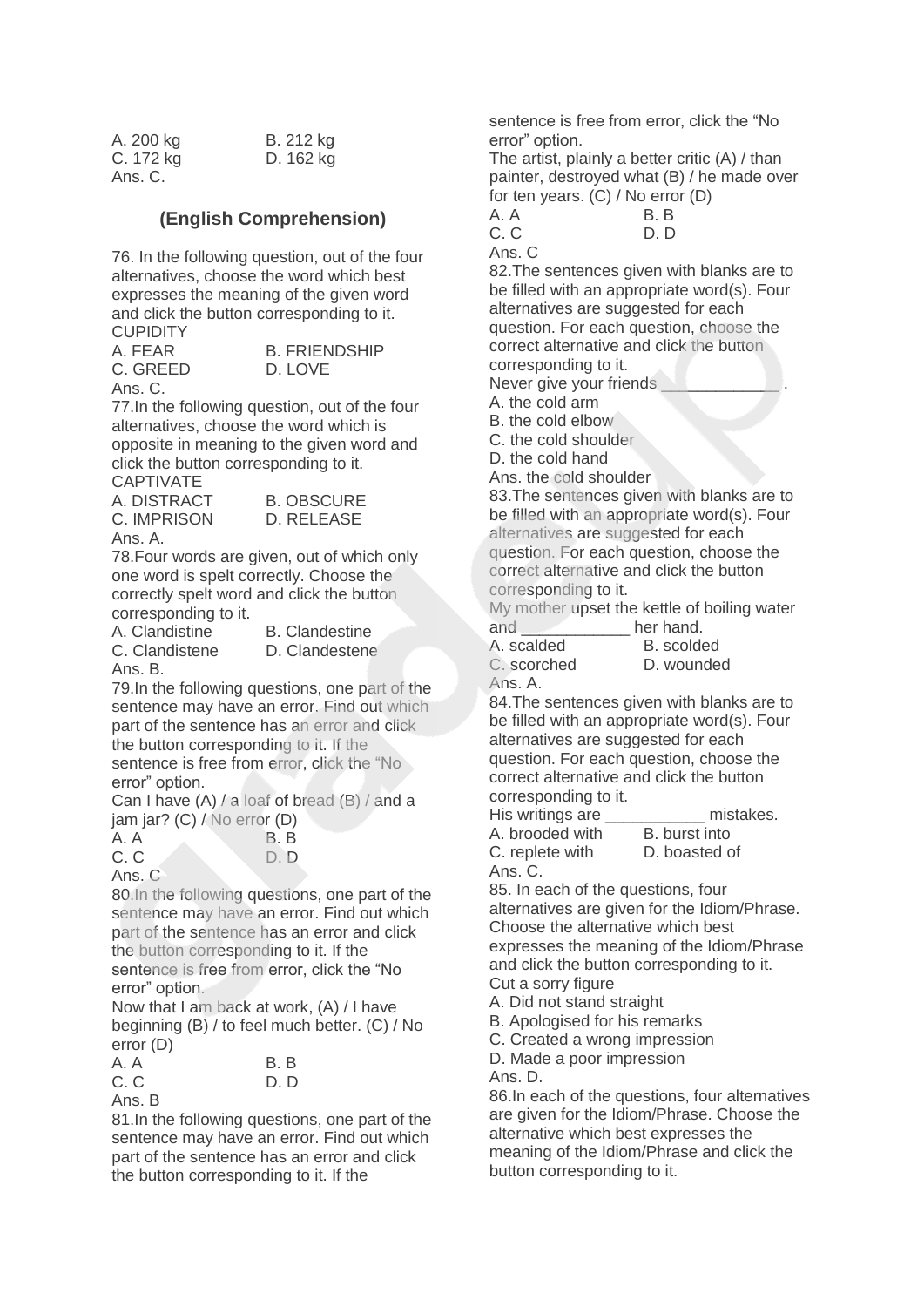To take to task A. Forgave him

B. Slapped him

C. Gave him extra work

D. Reprimanded him

Ans. D.

87.In each of the questions, four alternatives are given for the Idiom/Phrase. Choose the alternative which best expresses the meaning of the Idiom/Phrase and click the button corresponding to it.

Bring to light A. Introduced B. Revealed

Ans. B.

C. Seen D. Brought to life

88.Out of the four alternatives, choose the one which can be substituted for the given words/sentences and click the button corresponding to it.

A job carrying no salary

A. Honorary B. Memento

C. Honorarium D. Memorandum Ans. A.

89. Out of the four alternatives, choose the one which can be substituted for the given words/sentences and click the button corresponding to it.

Act of stealing something in small quantities A. Pillage B. Plagiarise

C. Proliferate D. Pilferage Ans. D.

90.Out of the four alternatives, choose the one which can be substituted for the given words/sentences and click the button corresponding to it.

Pertaining to the west

A. Celestial B. Occidental

C. Oriental D. Terrestrial

Ans. B.

91. A sentence/a part of the sentence is underlined. Four alternatives are given to the underlined part which will improve the sentence. Choose the correct alternative and click the button corresponding to it. In case no improvement is needed, click the button corresponding to "No improvement". As soon as I arrived in home, I knew that something was wrong.

A. arrived by home

B. arrived home

C. arrived my home

D. No improvement

Ans. B.

92.A sentence/a part of the sentence is underlined. Four alternatives are given to the underlined part which will improve the sentence. Choose the correct alternative and click the button corresponding to it. In case no improvement is needed, click the button corresponding to "No improvement". Unfortunately I did not pass in the examination

A. I did not pass over

B. I did not overcome

C. I did not pass

D. No improvement

Ans. C.

93.A sentence/a part of the sentence is underlined. Four alternatives are given to the underlined part which will improve the sentence. Choose the correct alternative and click the button corresponding to it. In case no improvement is needed, click the button corresponding to "No improvement". His powerful desire brought about his downfall.

A. His wishful desire

B. His desire for power

C. His eager desire

D. No improvement

Ans. B.

94.A sentence/a part of the sentence is underlined. Four alternatives are given to the underlined part which will improve the sentence. Choose the correct alternative and click the button corresponding to it. In case no improvement is needed, click the button corresponding to "No improvement". Ramesh laid in the shade of a tree before he could walk further.

A. lied

- B. lay
- C. lain
- D. No improvement

Ans. B.

95.A sentence/a part of the sentence is underlined. Four alternatives are given to the underlined part which will improve the sentence. Choose the correct alternative and click the button corresponding to it. In case no improvement is needed, click the button corresponding to "No improvement". An education in handling money would imply the ability to oversee the consequences of over-spending or over-borrowing.

A. foresee B. overlook C. overvalue D. No improvement Ans. A.

96.A passage is given with 5 questions following it. Read the passage carefully and choose the best answer to each out of the four alternatives and click the button corresponding to it.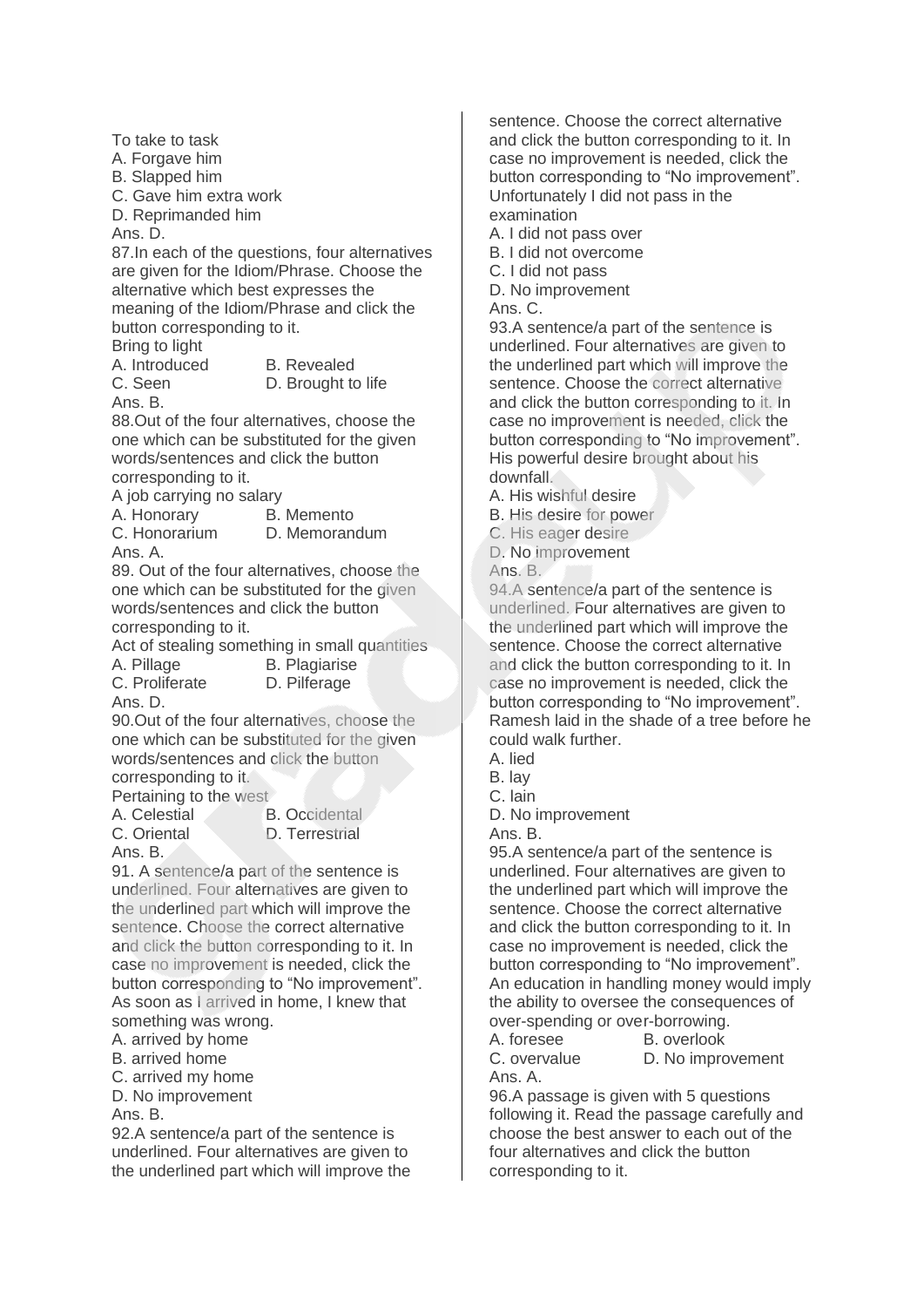A knowledge of grammar is essential for good speaking and writing, by which one's mind is judged. Studying grammar means hard work: it must be learned as a whole, with no part omitted, and it demands much thought and patience. But, once acquired, it can give a life-time's pleasure and profit. Its study requires no physical hardship, no special room or expenses. If people spent only their leisure time studying grammar they could master it in one year. The author learned it in less than a year. As a private soldier earning sixpence a day, he sat on his bed and studied. Unable to afford candle or oil, he read in winter by firelight (when it was his turn). If he could manage it thus, and with no outside encouragement, then any youth, however poor or busy, could do the same.

Why should we learn grammar?

- A. To develop speaking skills
- B. To develop writing skills
- C. To have a mastery over language

D. To acquire good speaking and writing skills

Ans. D.

97.A passage is given with 5 questions following it. Read the passage carefully and choose the best answer to each out of the four alternatives and click the button corresponding to it.

A knowledge of grammar is essential for good speaking and writing, by which one's mind is judged. Studying grammar means hard work: it must be learned as a whole, with no part omitted, and it demands much thought and patience. But, once acquired, it can give a life-time's pleasure and profit. Its study requires no physical hardship, no special room or expenses. If people spent only their leisure time studying grammar they could master it in one year. The author learned it in less than a year. As a private soldier earning sixpence a day, he sat on his bed and studied. Unable to afford candle or oil, he read in winter by firelight (when it was his turn). If he could manage it thus, and with no outside encouragement, then any youth, however poor or busy, could do the same.

How does the world judge a man's mind? A. By his dress

- B. By his manners
- C. By his appearance

D. By his speech and writing

Ans. D.

98.A passage is given with 5 questions

following it. Read the passage carefully and choose the best answer to each out of the four alternatives and click the button corresponding to it.

A knowledge of grammar is essential for good speaking and writing, by which one's mind is judged. Studying grammar means hard work: it must be learned as a whole, with no part omitted, and it demands much thought and patience. But, once acquired, it can give a life-time's pleasure and profit. Its study requires no physical hardship, no special room or expenses. If people spent only their leisure time studying grammar they could master it in one year. The author learned it in less than a year. As a private soldier earning sixpence a day, he sat on his bed and studied. Unable to afford candle or oil, he read in winter by firelight (when it was his turn). If he could manage it thus, and with no outside encouragement, then any youth, however poor or busy, could do the same.

How long would it take to gain mastery over grammar?

Ans. A.

A. One year B. Six months C. Two years D. Ten months

99.A passage is given with 5 questions following it. Read the passage carefully and choose the best answer to each out of the four alternatives and click the button corresponding to it.

A knowledge of grammar is essential for good speaking and writing, by which one's mind is judged. Studying grammar means hard work: it must be learned as a whole, with no part omitted, and it demands much thought and patience. But, once acquired, it can give a life-time's pleasure and profit. Its study requires no physical hardship, no special room or expenses. If people spent only their leisure time studying grammar they could master it in one year. The author learned it in less than a year. As a private soldier earning sixpence a day, he sat on his bed and studied. Unable to afford candle or oil, he read in winter by firelight (when it was his turn). If he could manage it thus, and with no outside encouragement, then any youth, however poor or busy, could do the same.

What is the occupation of the writer? A. Teacher B. Soldier C. Artist D. Clerk Ans. B.

100.A passage is given with 5 questions